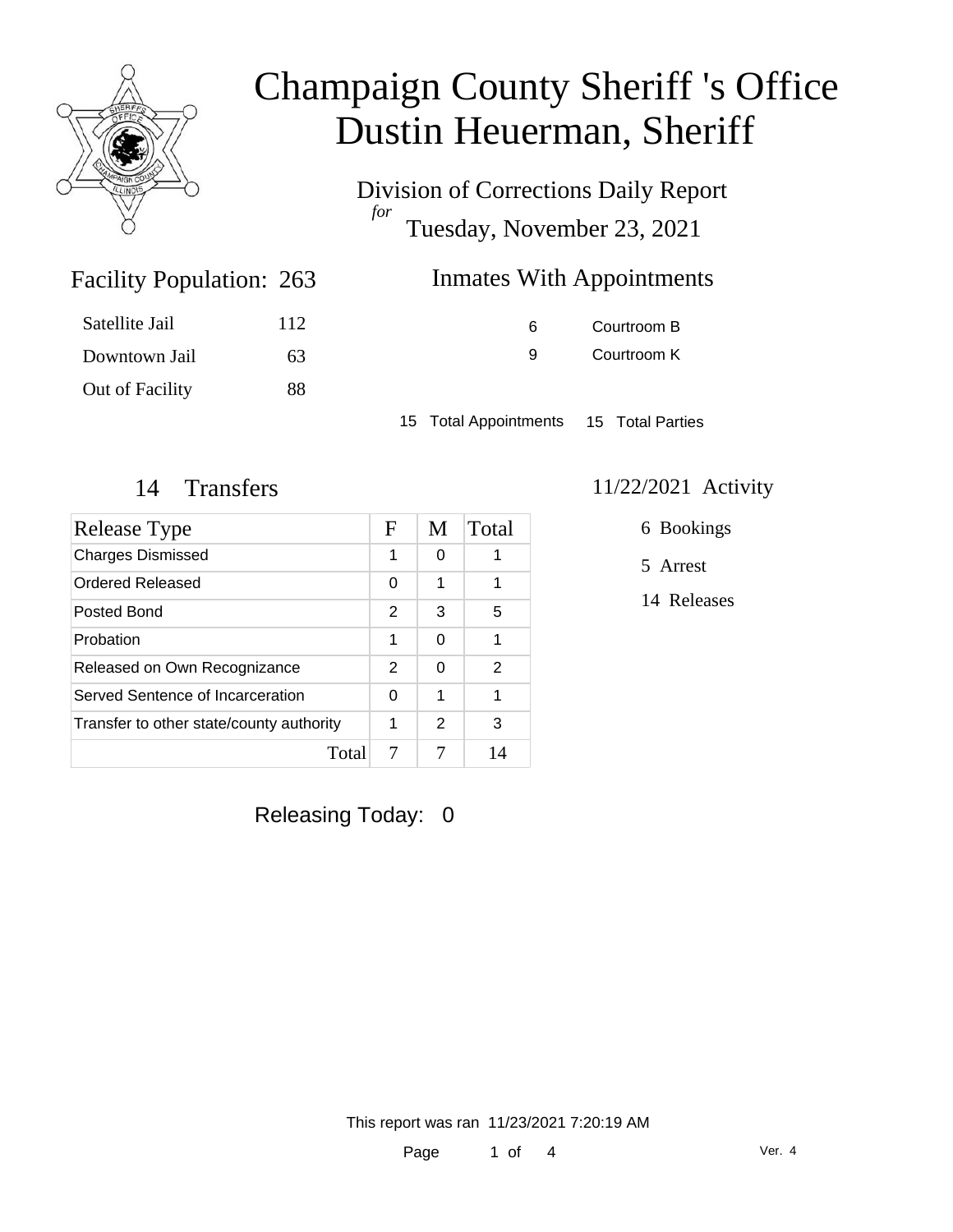

Division of Corrections Daily Report *for* Tuesday, November 23, 2021

#### Custody Status Count

- Electronic Home Dentention 17
	- Felony Arraignment 8
		- Felony Other 7
	- Felony Pre-Sentence 7
		- Felony Pre-Trial 196
	- Felony Pre-Trial DUI 3
	- Felony Sentenced CCSO 3
	- Felony Sentenced IDOC 3
		- Hold Other 1
		- Hold Sentenced IDOC 1
	- Misdemeanor Arraignment 2
		- Misdemeanor Other 1
		- Misdemeanor Pre-Trial 3
			- Petition to Revoke 4
			- Remanded to DHS 5
			- Traffic Arraignment 1
				- Traffic Pre-Trial 1
					- Total 263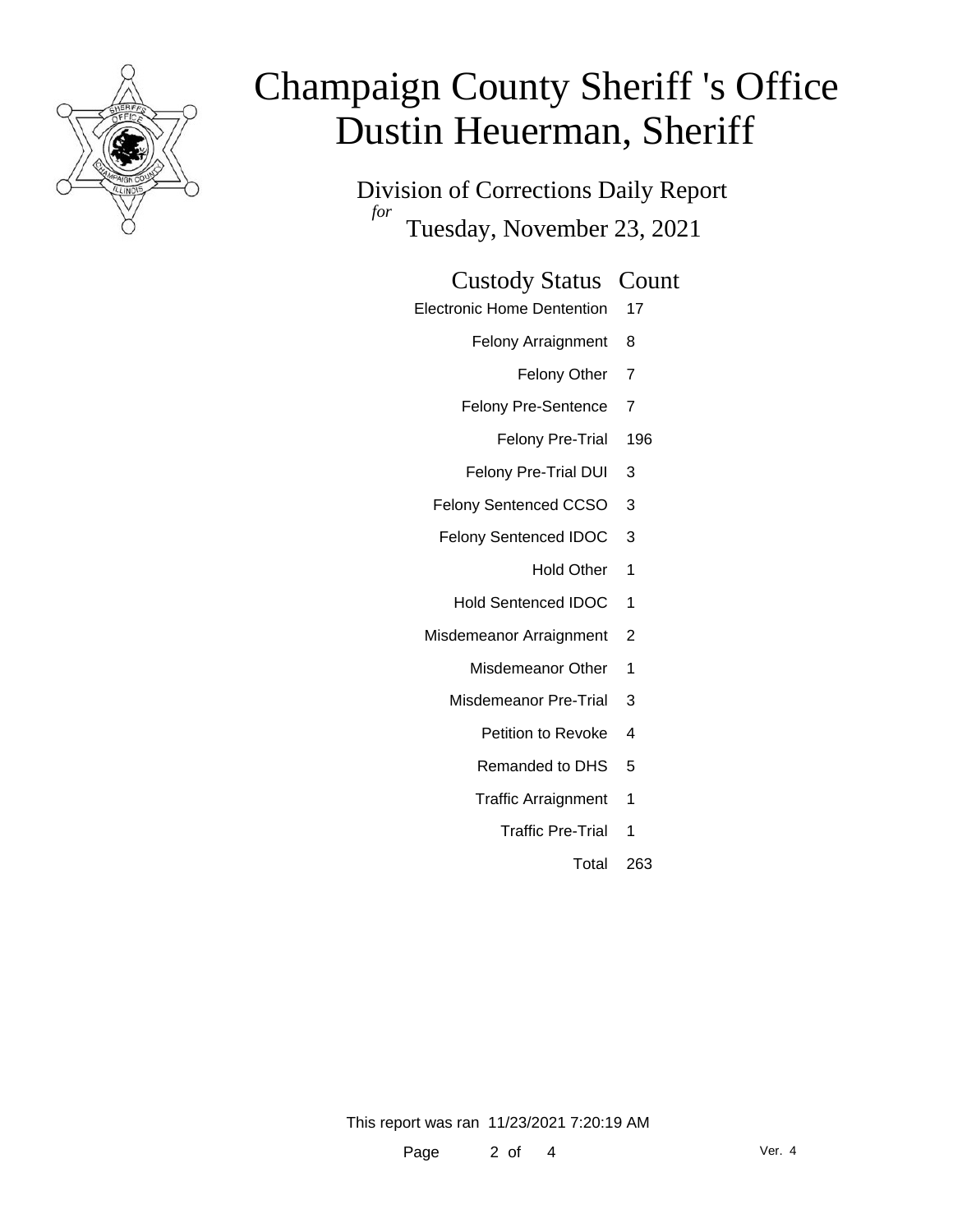

Division of Corrections Daily Report *for* Tuesday, November 23, 2021

### Inmates With Appointments

| Jailing Party Name           | Location    | Number of Records / Node |
|------------------------------|-------------|--------------------------|
| BARBER, MARK ANTHONY, Junior | Courtroom K | 1 / Satellite Jail       |
| BRUMMOND, DOMINIC ANTONIO    | Courtroom K | 1 / Satellite Jail       |
| CAMPBELL, JOHNNIE LEE, Third | Courtroom K | 1 / Satellite Jail       |
| CLAY, JALESSA TANEE          | Courtroom K | 1 / Satellite Jail       |
| GRAY, WILLIAM DA'VON         | Courtroom K | 1 / Satellite Jail       |
| JACKSON, LAMONT JEREMIE      | Courtroom B | 1 / Satellite Jail       |
| KNOX, LENELL                 | Courtroom B | 1 / Satellite Jail       |
| KOLESAR, JEREMY J            | Courtroom B | 1 / Downtown Jail        |
| MILLER, D'ANDRE              | Courtroom B | 1 / Out of Facility      |
| MOFFETT, CAROLYN REENE       | Courtroom K | 1 / Satellite Jail       |
| PETRACEK, ROBIN DENISE       | Courtroom K | 1 / Satellite Jail       |
| ROBINSON, LEON SOLOMON       | Courtroom B | 1 / Downtown Jail        |
| SMITH, TARRIO TERRELLE       | Courtroom B | 1 / Out of Facility      |
| SOMERS, DYLAN THOMAS         | Courtroom K | 1 / Satellite Jail       |
| <b>WATKINS, DENNIS JAMES</b> | Courtroom K | 1 / Satellite Jail       |

### **Transfers**

| <b>BURTON, MARLISA SHANITA</b> |
|--------------------------------|
| DONAHUE, JEANICE LUELLA        |
| <b>GARCIA, MARTHA</b>          |
| <b>GARLICK, MORGAN THOMAS</b>  |
| JONES, KEEFER LAMONT           |
| LAMBERT, ELIZABETH ASHLEY      |
| MCCOY, VALENCIA C              |
| MITCHELL, MICHAEL DYWANE       |
| SEVERT, MARISSA DANYEL         |

| BURTON, MARLISA SHANITA   | Posted Bond                                             | Satellite Jail |
|---------------------------|---------------------------------------------------------|----------------|
| DONAHUE, JEANICE LUELLA   | <b>Charges Dismissed</b>                                | Satellite Jail |
| GARCIA, MARTHA            | Released on Own Recognizance                            | Satellite Jail |
| GARLICK, MORGAN THOMAS    | Transfer to other state/county authority Satellite Jail |                |
| JONES, KEEFER LAMONT      | Posted Bond                                             | Satellite Jail |
| LAMBERT, ELIZABETH ASHLEY | Transfer to other state/county authority Satellite Jail |                |
| MCCOY, VALENCIA C         | Posted Bond                                             | Satellite Jail |
| MITCHELL, MICHAEL DYWANE  | Posted Bond                                             | Satellite Jail |
| SEVERT, MARISSA DANYEL    | Released on Own Recognizance                            | Satellite Jail |

This report was ran 11/23/2021 7:20:19 AM